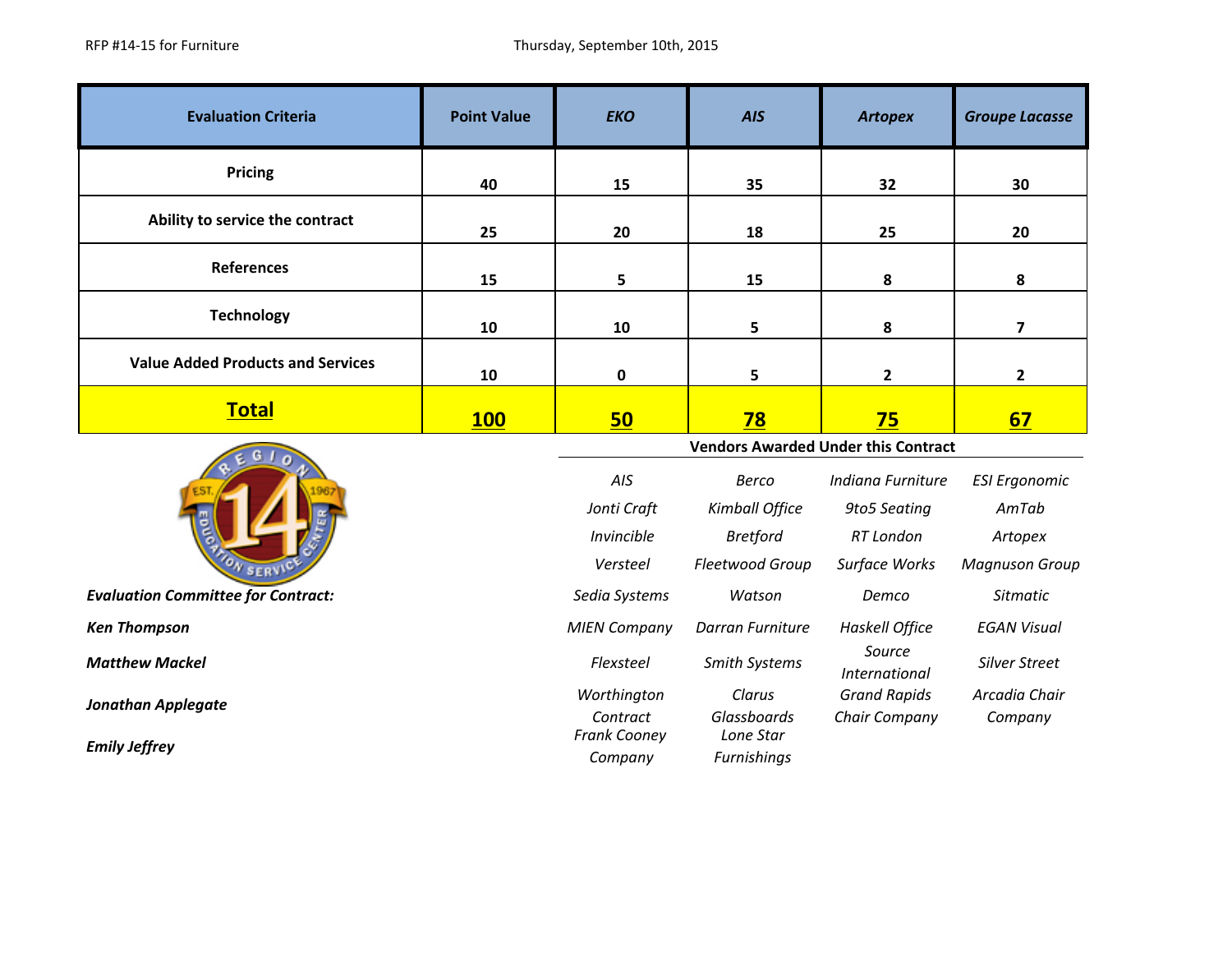| <b>Evaluation Criteria</b>               | <b>Point Value</b> | <b>Invincible</b> | <b>Kimball Office</b> | <b>Jonti Craft</b> | <b>Berco</b> |
|------------------------------------------|--------------------|-------------------|-----------------------|--------------------|--------------|
| <b>Pricing</b>                           | 40                 | 35                | 35                    | 35                 | 35           |
| Ability to service the contract          | 25                 | 20                | 25                    | 25                 | 20           |
| <b>References</b>                        | 15                 | 12                | 15                    | 5 <sup>5</sup>     | 8            |
| <b>Technology</b>                        | 10                 | 4                 | 8                     | 7                  | 8            |
| <b>Value Added Products and Services</b> | 10                 | $\mathbf{2}$      | 3                     | 4                  | $\mathbf{0}$ |
| <b>Total</b>                             | <b>100</b>         | <u>73</u>         | 86                    | $\overline{76}$    | <u>71</u>    |



*Ken Thompson*

 *Matthew Mackel*

*Jonathan Applegate*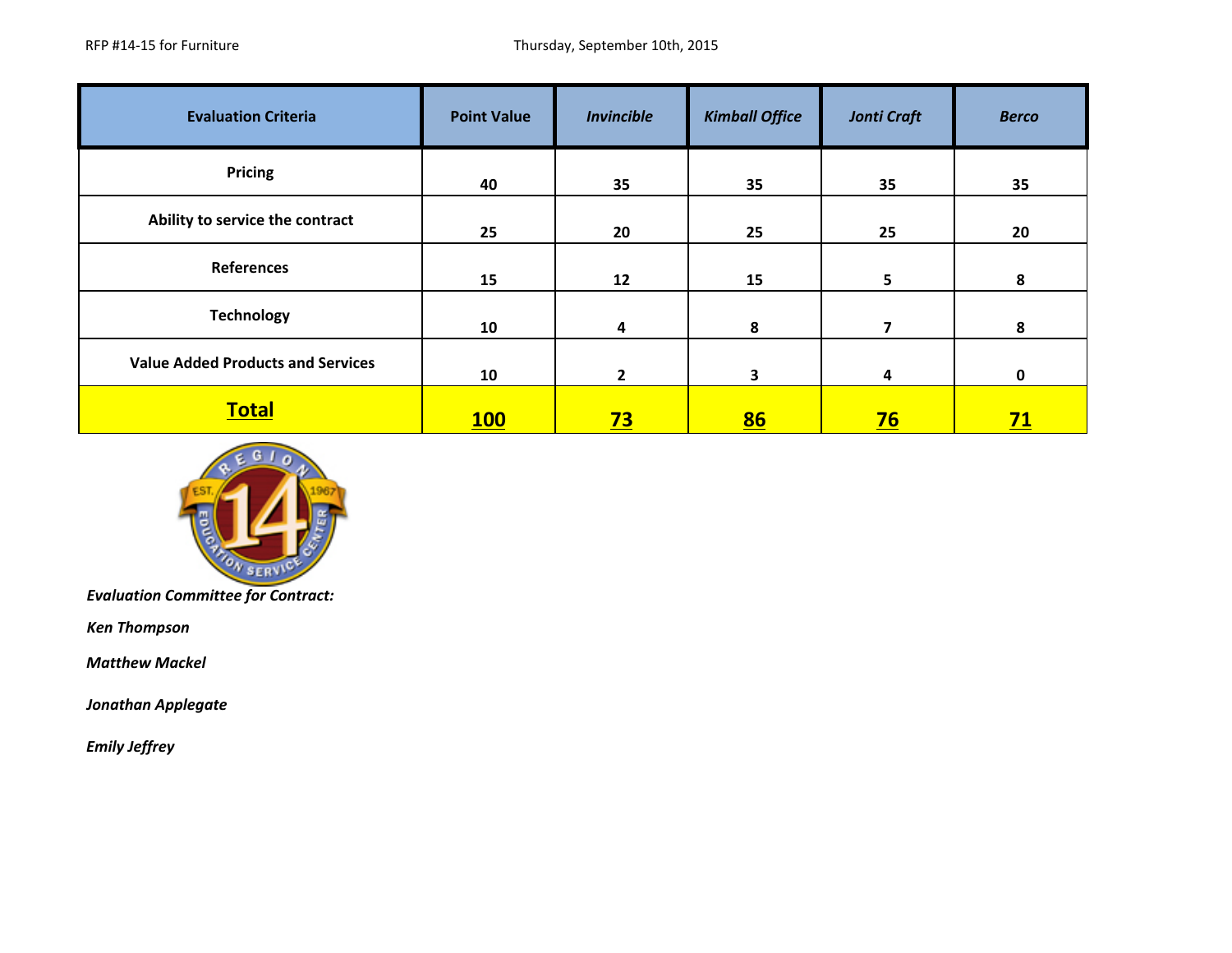| <b>Evaluation Criteria</b>               | <b>Point Value</b> | <b>Bretford</b> | <b>Foliot</b>  | <b>Fleetwood Group</b> | <b>Elontec</b> |
|------------------------------------------|--------------------|-----------------|----------------|------------------------|----------------|
| <b>Pricing</b>                           | 40                 | 40              | 30             | 35                     | 30             |
| Ability to service the contract          | 25                 | 25              | 15             | 20                     | 15             |
| <b>References</b>                        | 15                 | 13              | 10             | 12                     | 10             |
| <b>Technology</b>                        | 10                 | 10              | $\overline{7}$ | 9                      | 6              |
| <b>Value Added Products and Services</b> | 10                 | 3               | $\mathbf{2}$   | 5 <sup>5</sup>         | 8              |
| <b>Total</b>                             | <b>100</b>         | 91              | <u>64</u>      | 81                     | <u>69</u>      |



*Ken Thompson*

 *Matthew Mackel*

*Jonathan Applegate*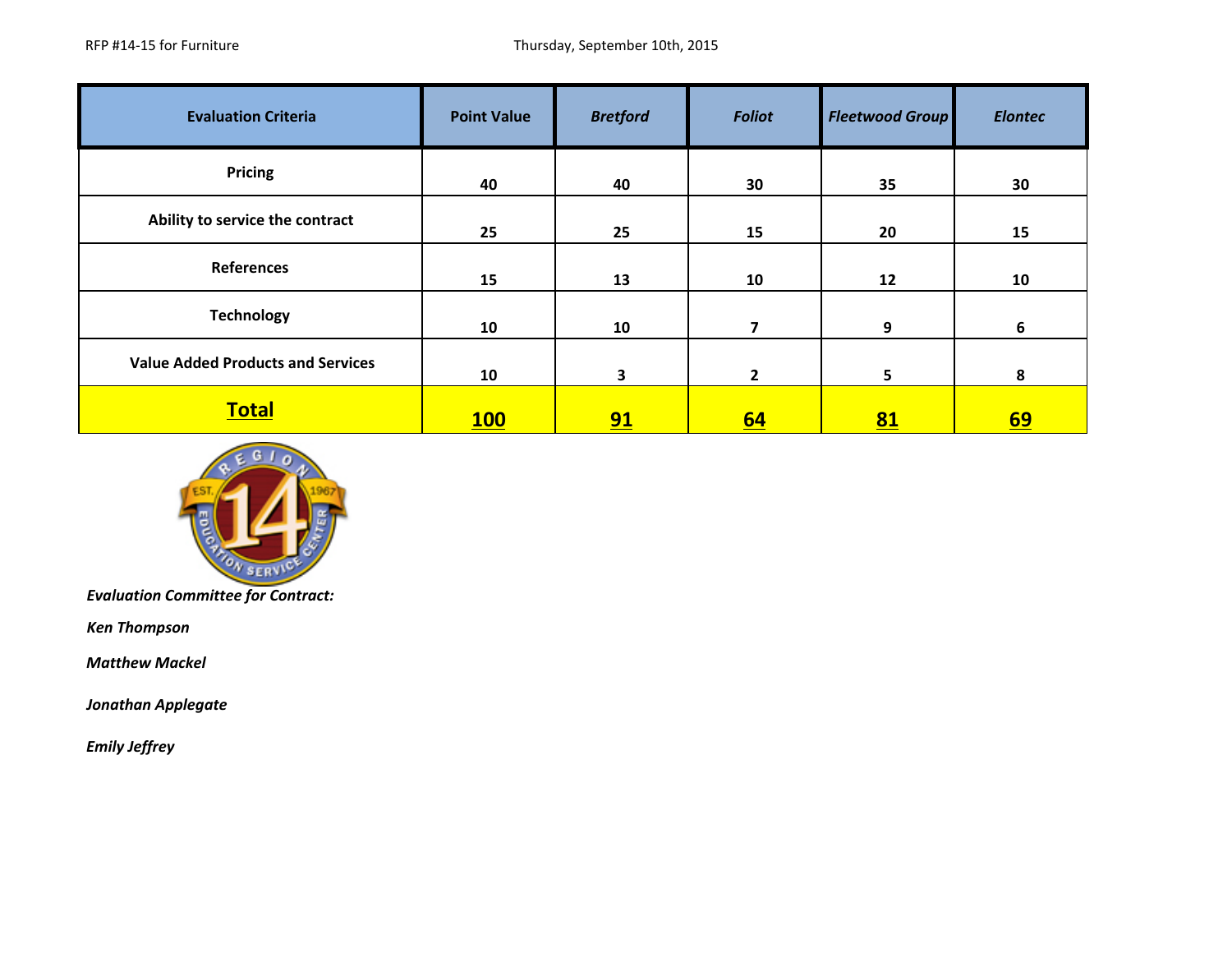| <b>Evaluation Criteria</b>               | <b>Point Value</b> | <b>Indiana Furniture</b> | <b>Tri Furniture</b><br><b>Design</b> | <b>9to5 Seating</b> | <b>RT London</b> |
|------------------------------------------|--------------------|--------------------------|---------------------------------------|---------------------|------------------|
| <b>Pricing</b>                           | 40                 | 35                       | 20                                    | 32                  | 32               |
| Ability to service the contract          | 25                 | 22                       | 15                                    | 15                  | 21               |
| <b>References</b>                        | 15                 | 12                       | 5                                     | 13                  | 10               |
| <b>Technology</b>                        | 10                 | 9                        | 6                                     | 8                   | 8                |
| <b>Value Added Products and Services</b> | 10                 | $\mathbf{2}$             | $\mathbf{2}$                          | $\mathbf{2}$        | $\overline{2}$   |
| <b>Total</b>                             | 100                | <u>80</u>                | <u>48</u>                             | <u>70</u>           | <u>73</u>        |



*Ken Thompson*

 *Matthew Mackel*

*Jonathan Applegate*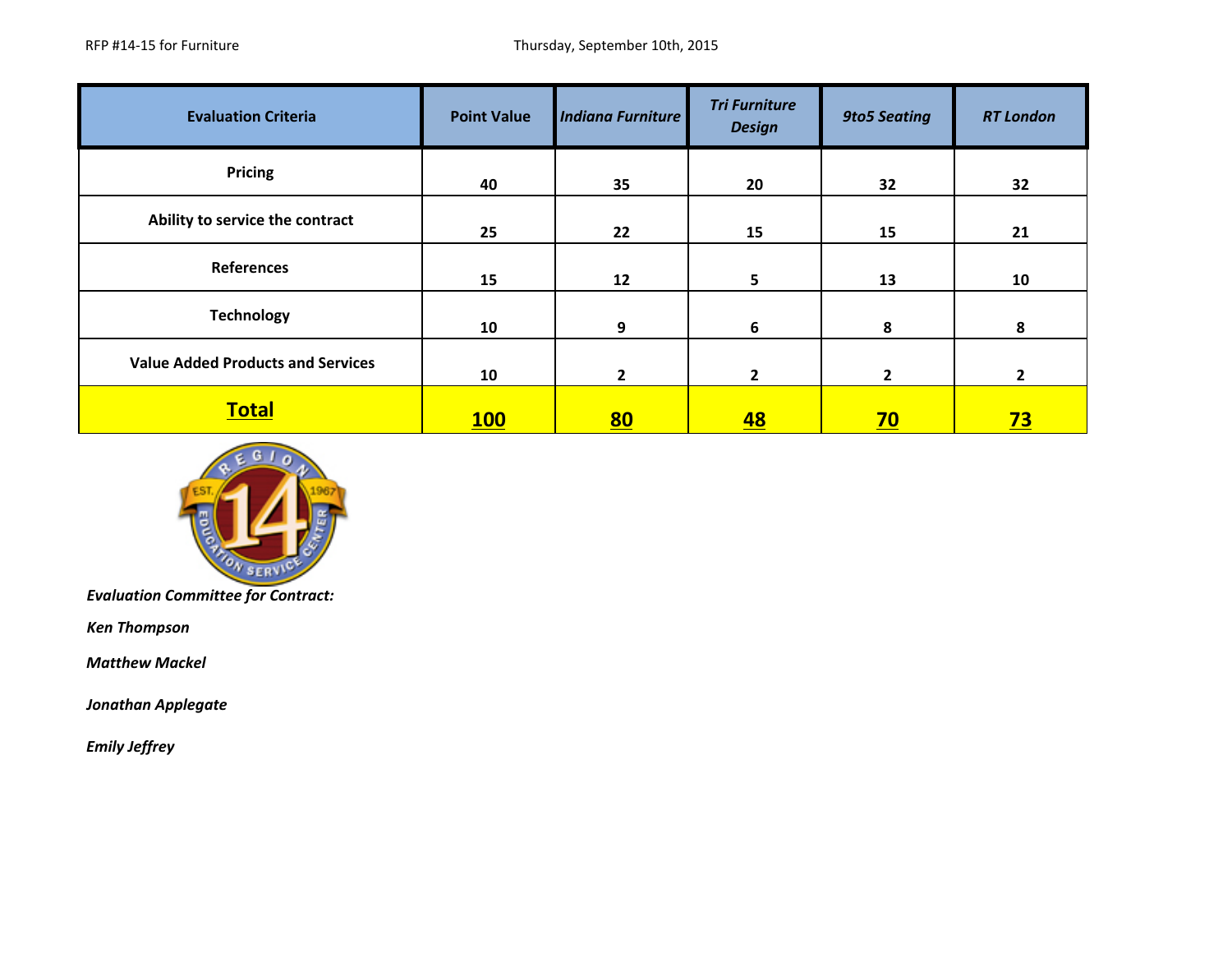| <b>Evaluation Criteria</b>               | <b>Point Value</b> | <b>Surface Works</b> | <b>Sedia Systems</b> | <b>Institutional</b><br><b>Casework</b> | <b>Watson</b> |
|------------------------------------------|--------------------|----------------------|----------------------|-----------------------------------------|---------------|
| <b>Pricing</b>                           | 40                 | 38                   | 30                   | 30                                      | 35            |
| Ability to service the contract          | 25                 | 22                   | 18                   | 15                                      | 23            |
| <b>References</b>                        | 15                 | 7                    | 10                   | 5                                       | 12            |
| <b>Technology</b>                        | 10                 | 5                    | 7                    | 5 <sup>5</sup>                          | 9             |
| <b>Value Added Products and Services</b> | 10                 | $\mathbf{2}$         | 5                    | $\mathbf{2}$                            | $\mathbf{2}$  |
| <b>Total</b>                             | <b>100</b>         | <u>74</u>            | <u>70</u>            | <u>57</u>                               | <u>81</u>     |



*Ken Thompson*

 *Matthew Mackel*

*Jonathan Applegate*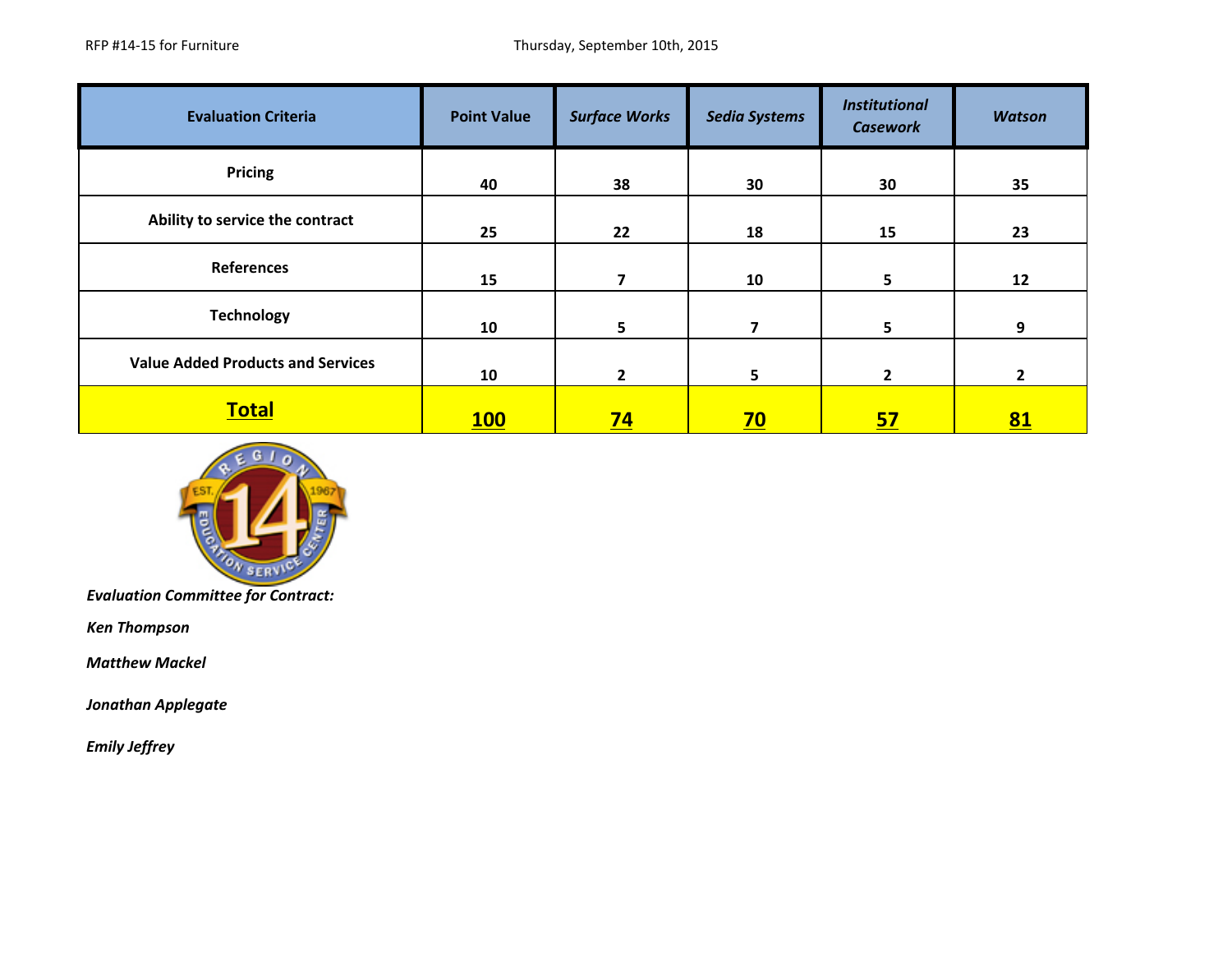| <b>Evaluation Criteria</b>               | <b>Point Value</b> | <b>Versteel</b> | <b>Office Master</b> | <b>ESI Ergonomic</b><br><b>Solutions</b> | AmTab          |
|------------------------------------------|--------------------|-----------------|----------------------|------------------------------------------|----------------|
| Pricing                                  | 40                 | 38              | 30                   | 35                                       | 35             |
| Ability to service the contract          | 25                 | 23              | 15                   | 15                                       | 23             |
| <b>References</b>                        | 15                 | 12              | 8                    | 10                                       | 12             |
| <b>Technology</b>                        | 10                 | 10              | 8                    | 8                                        | 6              |
| <b>Value Added Products and Services</b> | 10                 | 3               | $\overline{2}$       | $\mathbf{2}$                             | $\overline{2}$ |
| <b>Total</b>                             | <b>100</b>         | 86              | <u>63</u>            | <u>70</u>                                | <u>78</u>      |



*Ken Thompson*

 *Matthew Mackel*

*Jonathan Applegate*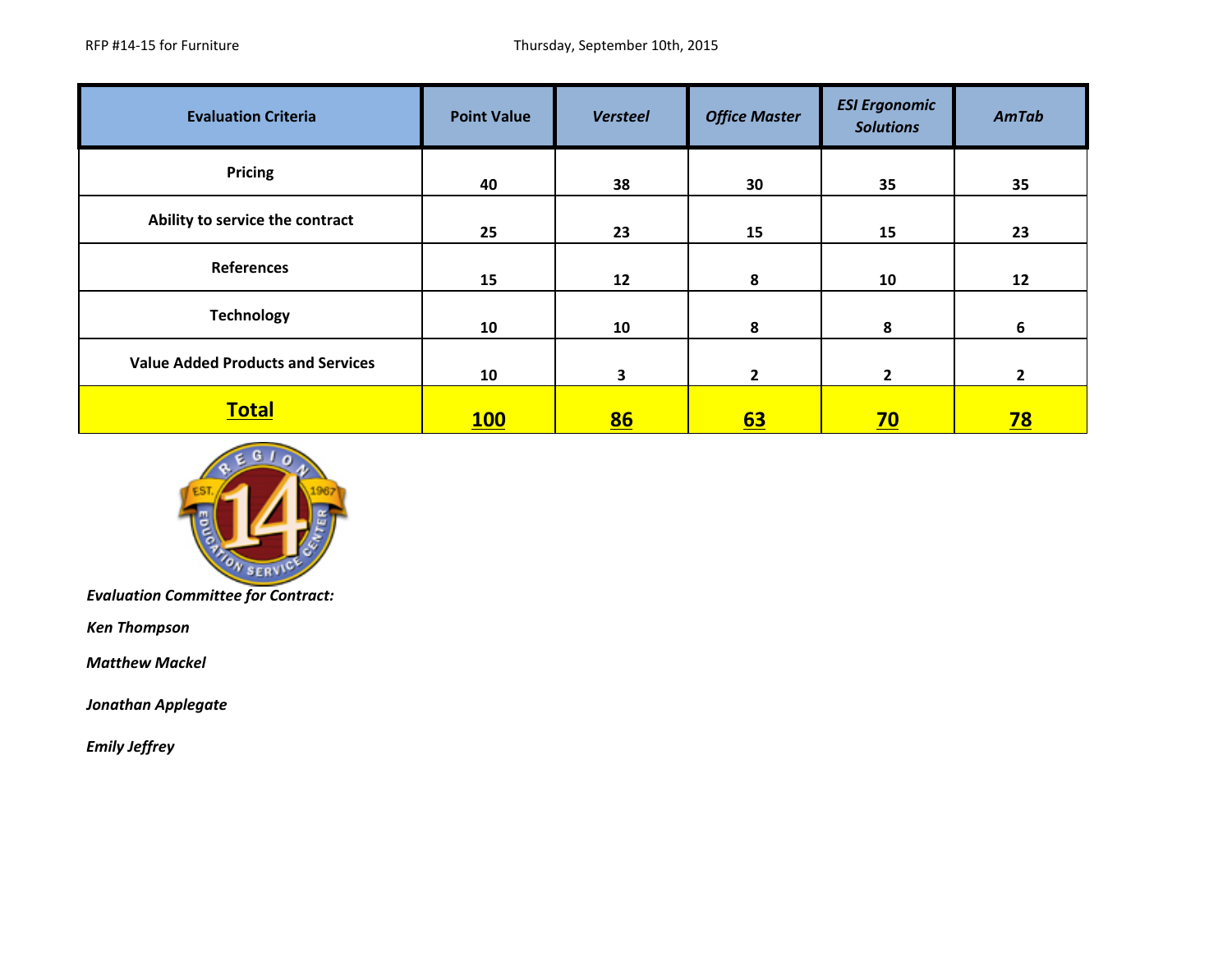| <b>Evaluation Criteria</b>                        | <b>Point Value</b> | <b>ERG International</b>                   | <b>Source</b><br><b>International</b> | <b>Level 4 Designs</b>         | <b>Magnuson Group</b>   |  |
|---------------------------------------------------|--------------------|--------------------------------------------|---------------------------------------|--------------------------------|-------------------------|--|
| <b>Pricing</b>                                    | 40                 | 30                                         | 30                                    | 25                             | 35                      |  |
| Ability to service the contract                   | 25                 | 15                                         | 20                                    | 20                             | 15                      |  |
| <b>References</b>                                 | 15                 | 11                                         | 12                                    | 5                              | 14                      |  |
| <b>Technology</b>                                 | 10                 | 5                                          | 8                                     | $\overline{\mathbf{z}}$        | 9                       |  |
| <b>Value Added Products and Services</b>          | 10                 | $\mathbf{2}$                               | 0                                     | $\mathbf{2}$                   | $\overline{\mathbf{z}}$ |  |
| <b>Total</b>                                      | 100                | <b>63</b>                                  | 70                                    | <u>59</u>                      | <u>80</u>               |  |
|                                                   |                    | <b>Vendors Awarded Under this Contract</b> |                                       |                                |                         |  |
|                                                   |                    | AIS                                        | <b>Berco</b>                          | Indiana Furniture              | <b>ESI Ergonomic</b>    |  |
|                                                   |                    |                                            |                                       |                                |                         |  |
|                                                   |                    | Jonti Craft                                | Kimball Office                        | 9to5 Seating                   | AmTab                   |  |
|                                                   |                    | Invincible                                 | <b>Bretford</b>                       | <b>RT</b> London               | Artopex                 |  |
| S F R'                                            |                    | Versteel                                   | Fleetwood Group                       | Surface Works                  | <b>Magnuson Group</b>   |  |
| <b>Evaluation Committee for Contract:</b>         |                    | Sedia Systems                              | Watson                                | Demco                          | <b>Sitmatic</b>         |  |
| <b>Ken Thompson</b>                               |                    | <b>MIEN Company</b>                        | Darran Furniture                      | <b>Haskell Office</b>          | <b>EGAN Visual</b>      |  |
| <b>Matthew Mackel</b>                             |                    | Flexsteel                                  | Smith Systems                         | Source<br><b>International</b> | <b>Silver Street</b>    |  |
|                                                   |                    | Worthington                                | Clarus                                | <b>Grand Rapids</b>            | Arcadia Chair           |  |
| <b>Jonathan Applegate</b><br><b>Emily Jeffrey</b> |                    | Contract<br>Frank Cooney                   | Glassboards<br>Lone Star              | Chair Company                  | Company                 |  |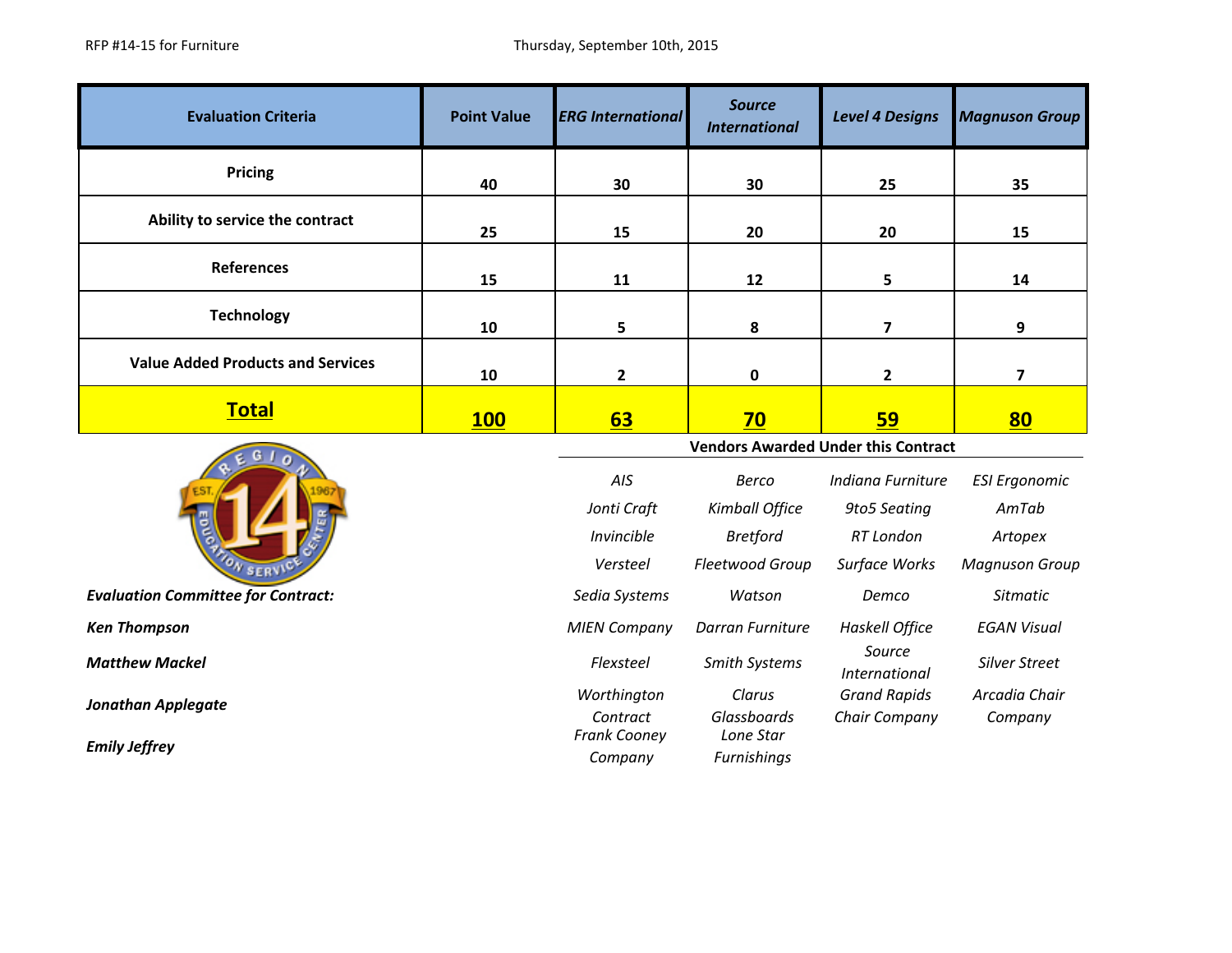| <b>Evaluation Criteria</b>               | <b>Point Value</b> | <b>Anthro</b><br><b>International</b><br><b>DBA SITMATIC</b> | <b>Lone Star</b><br><b>Furnishings</b> | Paoli     | <b>Grand Rapids</b><br><b>Chair Company</b> |
|------------------------------------------|--------------------|--------------------------------------------------------------|----------------------------------------|-----------|---------------------------------------------|
| <b>Pricing</b>                           | 40                 | 35                                                           | 25                                     | 35        | 35                                          |
| Ability to service the contract          | 25                 | 17                                                           | 20                                     | 25        | 20                                          |
| <b>References</b>                        | 15                 | 10                                                           | 10                                     | 8         | 5                                           |
| <b>Technology</b>                        | 10                 | 7                                                            | 10                                     | 5         |                                             |
| <b>Value Added Products and Services</b> | 10                 | 3                                                            | 5                                      | 3         | 3                                           |
| <b>Total</b>                             | <b>100</b>         | Z <sub>2</sub>                                               | <u>70</u>                              | <u>76</u> | <u>70</u>                                   |



*Ken Thompson*

 *Matthew Mackel*

*Jonathan Applegate*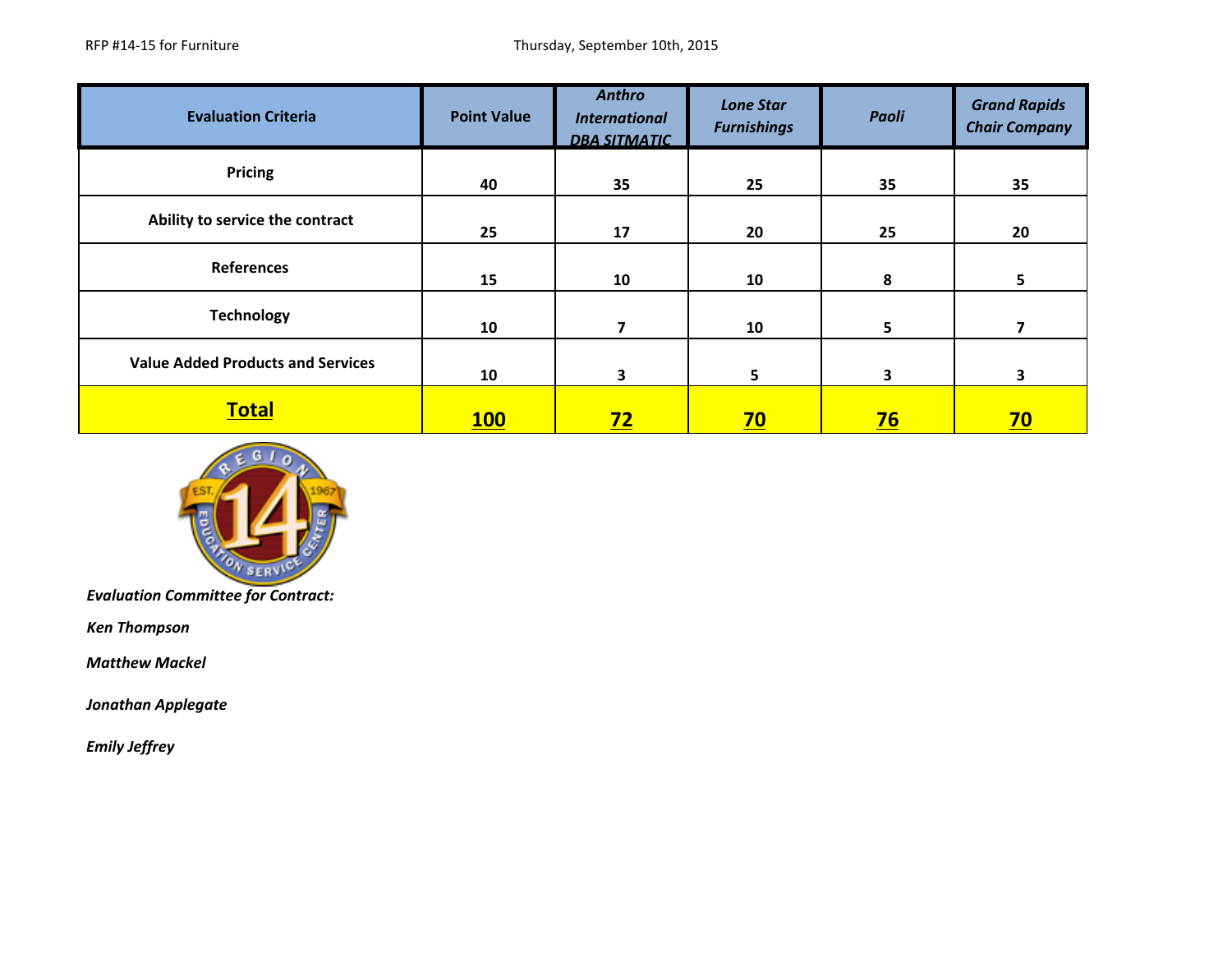| <b>Evaluation Criteria</b>               | <b>Point Value</b> | <b>DARRAN</b><br><b>Furniture</b> | <b>DEMCO</b> | <b>Paladin</b><br><b>Caseworks</b> | <b>Neutral Posture</b> |
|------------------------------------------|--------------------|-----------------------------------|--------------|------------------------------------|------------------------|
| Pricing                                  | 40                 | 40                                | 35           | 20                                 | 25                     |
| Ability to service the contract          | 25                 | 20                                | 24           | 15                                 | 20                     |
| <b>References</b>                        | 15                 | 10                                | 13           | 10                                 | 10                     |
| <b>Technology</b>                        | 10                 | 8                                 | 10           | 5 <sup>5</sup>                     | 5                      |
| <b>Value Added Products and Services</b> | 10                 | 3                                 | 8            | 0                                  | 3                      |
| <b>Total</b>                             | 100                | 81                                | 90           | 50                                 | <u>63</u>              |



*Ken Thompson*

 *Matthew Mackel*

*Jonathan Applegate*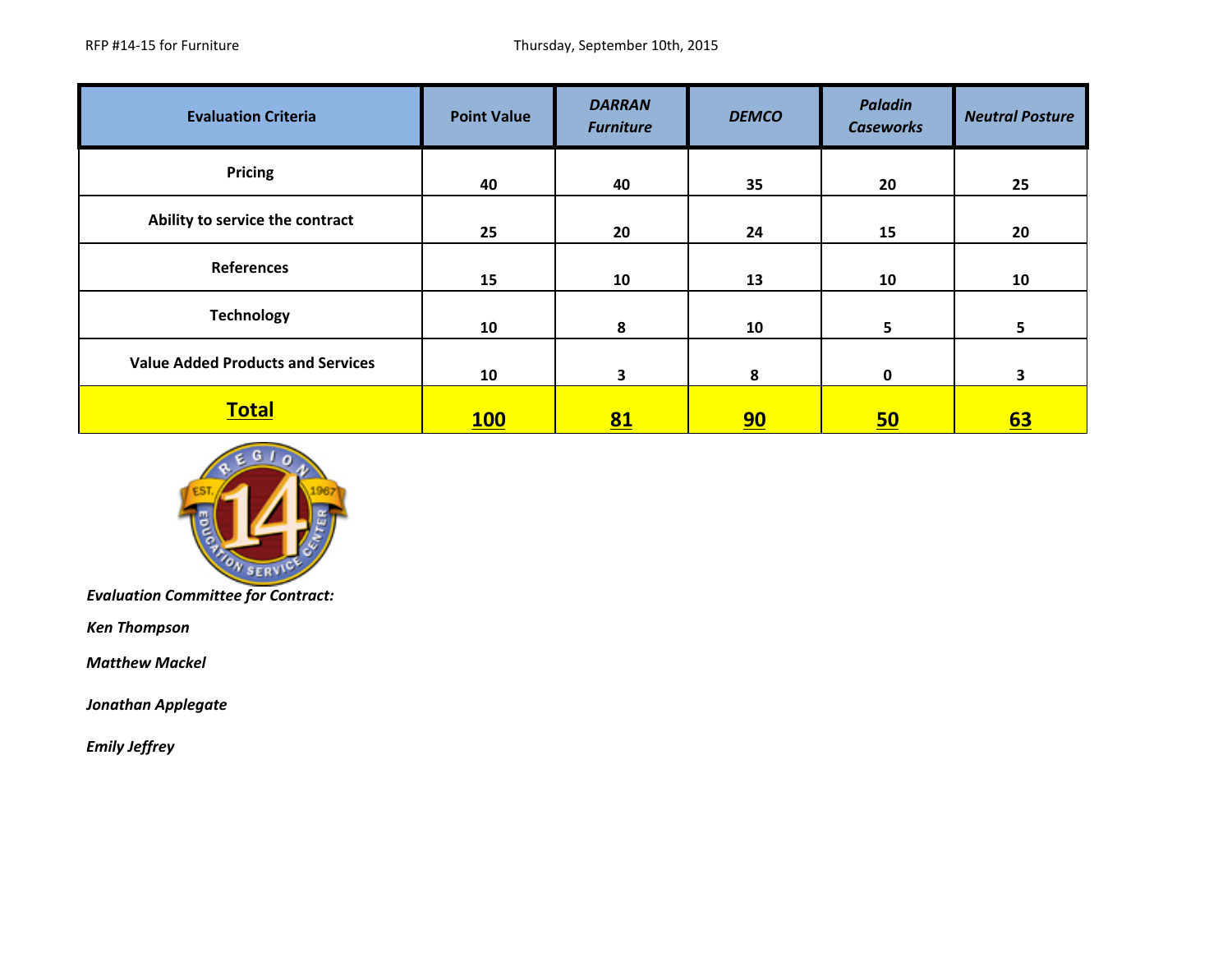| <b>Evaluation Criteria</b>               | <b>Point Value</b> | <b>MIEN Company</b> | <b>Smith Systems</b> | <b>Arcadia Chair</b><br><b>Company</b> | <b>EGAN Visual</b><br><b>International</b> |
|------------------------------------------|--------------------|---------------------|----------------------|----------------------------------------|--------------------------------------------|
| <b>Pricing</b>                           | 40                 | 30                  | 30                   | 35                                     | 30                                         |
| Ability to service the contract          | 25                 | 25                  | 20                   | 20                                     | 15                                         |
| <b>References</b>                        | 15                 | 5                   | 13                   | 12                                     | 12                                         |
| <b>Technology</b>                        | 10                 | 9                   | 8                    | 8                                      | 8                                          |
| <b>Value Added Products and Services</b> | 10                 | 5.                  | 3                    | 3                                      | 5                                          |
| <b>Total</b>                             | <b>100</b>         | <u>74</u>           | <u>74</u>            | <u>78</u>                              | <u>70</u>                                  |



*Ken Thompson*

 *Matthew Mackel*

*Jonathan Applegate*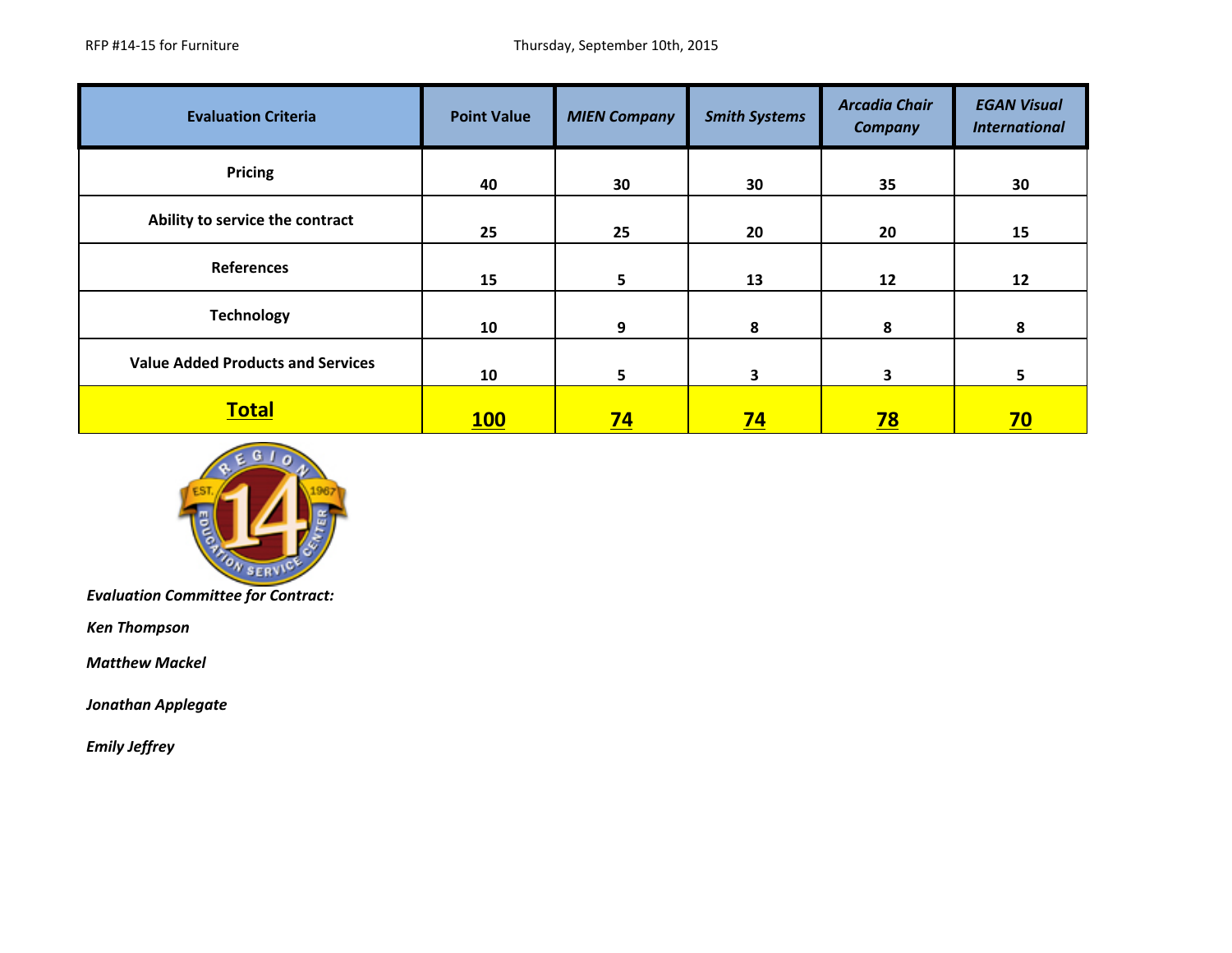| <b>Evaluation Criteria</b>               | <b>Point Value</b> | <b>Flexsteel</b><br><b>Commercial</b><br><b>Office</b> | <b>Clarus</b><br><b>Glassboards</b> | <b>Trendway</b><br><b>Corporation</b> | <b>Haskell Ofice</b>    |
|------------------------------------------|--------------------|--------------------------------------------------------|-------------------------------------|---------------------------------------|-------------------------|
| <b>Pricing</b>                           | 40                 | 35                                                     | 40                                  | 30                                    | 35                      |
| Ability to service the contract          | 25                 | 22                                                     | 15                                  | 15                                    | 25                      |
| <b>References</b>                        | 15                 | 5                                                      | 7                                   | 8                                     | 5                       |
| <b>Technology</b>                        | 10                 | 9                                                      | 9                                   | 5                                     | 8                       |
| <b>Value Added Products and Services</b> | 10                 | 3                                                      | 8                                   | 3                                     | $\overline{\mathbf{3}}$ |
| <b>Total</b>                             | 100                | $\overline{74}$                                        | <u>79</u>                           | 61                                    | <u>76</u>               |



*Ken Thompson*

 *Matthew Mackel*

*Jonathan Applegate*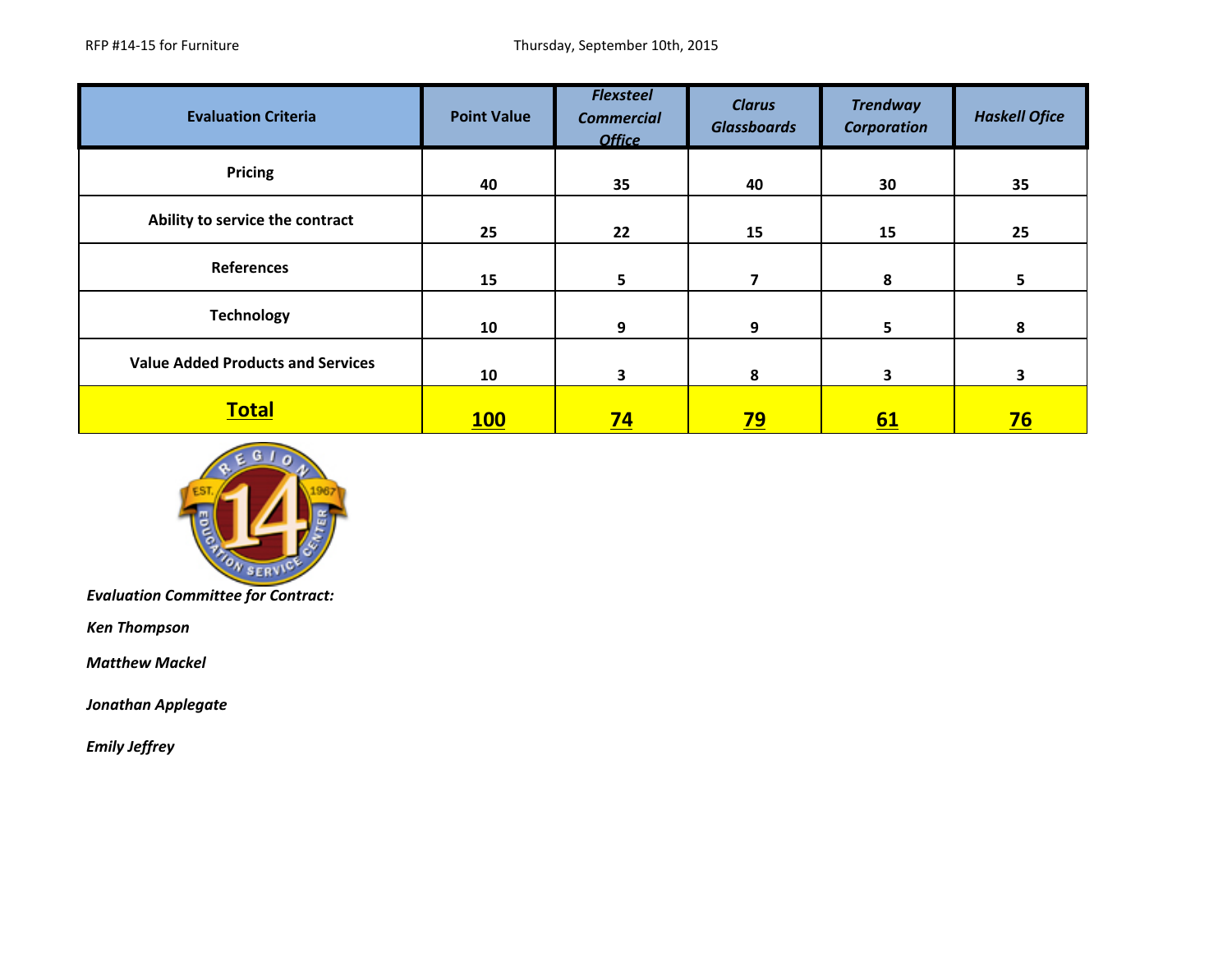| <b>Evaluation Criteria</b>               | <b>Point Value</b> | <b>Silver Street</b> | <b>Worthington</b><br><b>Contract</b><br><b>Furniture</b> | <b>Great Openings</b> | <b>Frank Cooney</b><br><b>Company</b> |
|------------------------------------------|--------------------|----------------------|-----------------------------------------------------------|-----------------------|---------------------------------------|
| Pricing                                  | 40                 | 30                   | 35                                                        | 25                    | 35                                    |
| Ability to service the contract          | 25                 | 22                   | 15                                                        | 15                    | 15                                    |
| <b>References</b>                        | 15                 | 5                    | 10                                                        | 12                    | 10                                    |
| <b>Technology</b>                        | 10                 | 10                   | 9                                                         | 7                     | 9                                     |
| <b>Value Added Products and Services</b> | 10                 | 3                    | 5                                                         | 5                     | 5.                                    |
| <b>Total</b>                             | <b>100</b>         | <u>70</u>            | <u>74</u>                                                 | <u>64</u>             | <u>74</u>                             |



*Ken Thompson*

 *Matthew Mackel*

*Jonathan Applegate*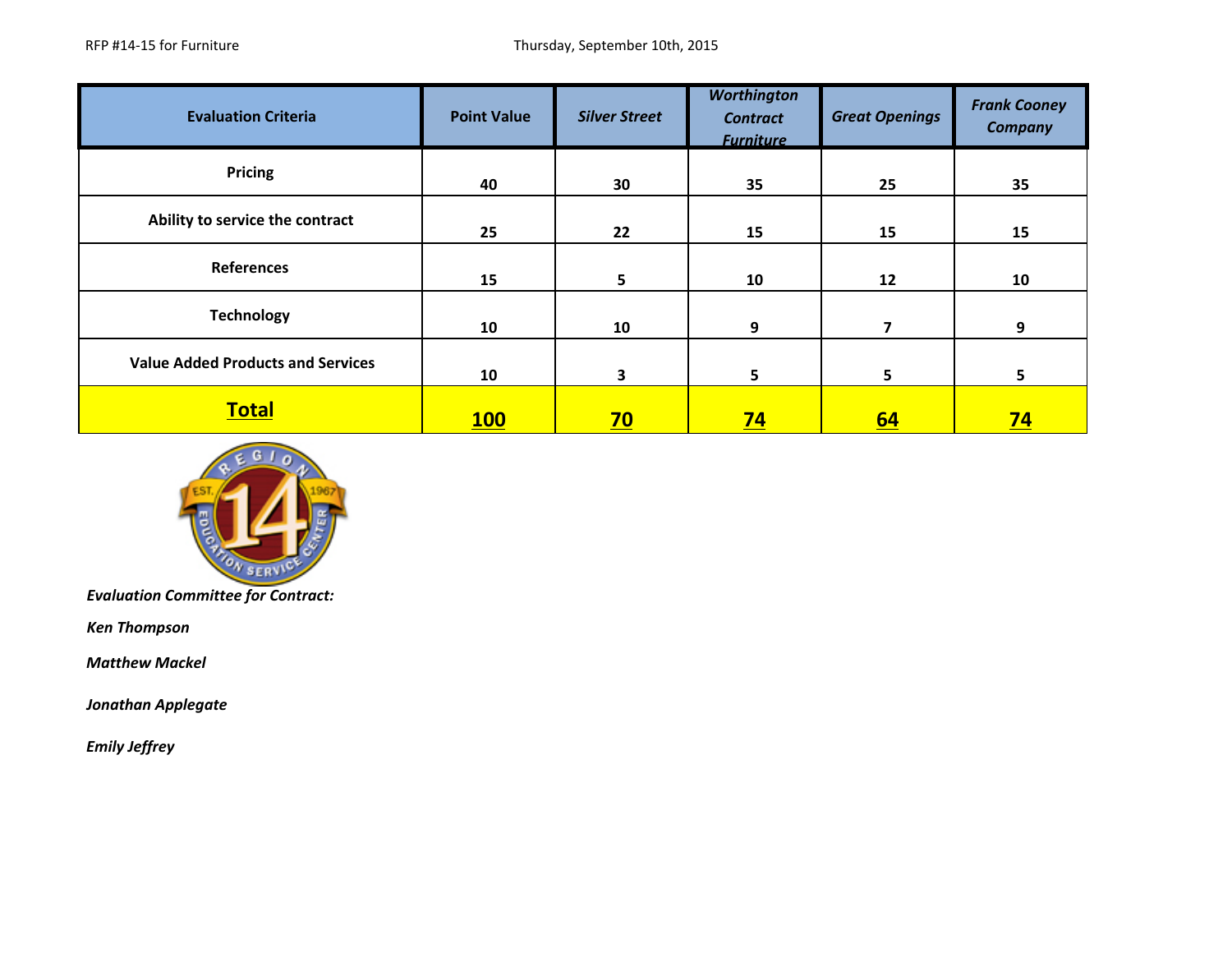

## $Solicitation$  **Company**

## **Furniture**

| Solicitation Company  |                                              | Name                  | Address1                            | City                           | Region         | PostalCode Phone |                         | Email                                |
|-----------------------|----------------------------------------------|-----------------------|-------------------------------------|--------------------------------|----------------|------------------|-------------------------|--------------------------------------|
| Furniture             | <b>ERG</b> International                     | Diane Zemliak         | 361 Bernoulli Circle                | Oxnard                         | California     | 93030            | 8059819978              | dianez@erginternational.com          |
| -urniture             | <b>Workrite Ergonomics</b>                   | John H Felt           | 2277 Pine View Way, Suite 100       | Petaluma                       | California     | 94954            | 804-493-1854            | JFelt@workriteergo.com               |
| Furniture             | HPL SYSTEMS, INC.                            | <b>JON TOSSE</b>      | PO BOX 2012                         | <b>BELTON</b>                  | Texas          | 76513            | 2543071475              | jtosse@hplsystems.com                |
| Furniture             | Office Master, Inc.                          | Ed Kuo                | 1110 South Mildred Ave              | Ontario                        | California     | 91761            | 909-392-5678            | ed@officemaster.com                  |
| Furniture             | source international                         | bethany parks         | 545 hartford tpke                   | shrewsbury                     | Massachusetts  | 01545            | 800-722-0474            | bparks@sourceinternationaldesign.com |
| Furniture             | The Library Store, Inc.                      | <b>Audrey Aimone</b>  | 301 East South Street               | Tremont                        | Illinois       | 61568            | 8005487204              | supplybids@thelibrarystore.com       |
| Furniture             | JP Fernald Assoc.                            | Jonathan Fernald      | 36 Wagner Lane                      | Hillsborough                   | New Jersey     | 08844            | 9082021099              | jp_fernald@comcast.net               |
| Furniture             | Vitra                                        | Morgan Ertel          | 29 Ninth Avenue                     | New York                       | New York       | 10014            | 917-596-9604            | morgan.ertel@vitra.com               |
| Furniture             | Nevins LLC                                   | Shirley A Flisowski   | 14006 Newberg Road                  | Cat Spring                     | Texas          | 78933            | 713-230-2136            | shirley@nevins.co                    |
| -urniture             | IMF Solutions, LLC                           | James Lieser          | 842 S. 26th St.                     | Manitowoc                      | Wisconsin      | 54220            | 920-682-4601            | jlieser@invinciblefurniture.com      |
| -urniture             | <b>Tri Furniture Design</b>                  | Mordechi Marc Ort     | 575 Rt 70 2nd Floor                 | <b>Brick</b>                   | New Jersey     | 08723            | 8448743876              | info@trifurniture.com                |
| Furniture             | LEVEL 4 DESIGNS                              | Nicole Cagle          | 6520 Airport Center Way             | Greensboro                     | North Carolina | 27409            | 336-235-3450            | info@level4designs.com               |
| Furniture             | Innovative Office Products, LLC              | Jay R. Engelbrecht    | 100 Kuebler Road                    | Easton                         | Pennsylvania   | 18040            | 610-559-6327            | jengelbrecht@lcdarms.com             |
| Furniture             | <b>Foliot Furniture</b>                      | Mylene Tetreault      | 7000 Placid Street                  | Las Vegas                      | Nevada         | 89119-4239       | 800-545-5575            | contract@foliot.com                  |
| Furniture             | Integra, Inc.                                | <b>Tracey Putnam</b>  | 807 Wisconsin St                    | Walworth                       | Wisconsin      | 53184            | 6026927112              | tputnam@integraseating.com           |
| Furniture             | <b>ERG</b> International                     | Diane Zemliak         | 361 N. Bernoulli Circle             | Oxnard                         | California     | 93030            | 805-981-9978            | dianez@erginternational.com          |
| Furniture             | Nucraft Furniture                            | Chris Hawkins         | 5151 West River Drive               | Comstock Park                  | Michigan       | 49321            | 616-328-8331            | chawkins@nucraft.com                 |
| Furniture             | Bush Industries, Inc.                        | Jill Shelters         | One Mason Drive                     | Jamestown                      | New York       | 14702            | 716-665-2510            | jillshelters@bushindustries.com      |
| Furniture             | PowerGistics                                 | <b>Wade Rhodes</b>    | 100 Continental Drive               | Columbus                       | Wisconsin      | 53925            | 800-355-3475            | wade@powergistics.com                |
| Furniture             | D3, Inc.                                     | Mike Paar             | 2825 E 43rd St.                     | Davenport                      | lowa           | 52807            | 563-940-9703            | mike.paar@9to5seating.com            |
| Furniture             | Safco Products                               | <b>Tracy Mevissen</b> | 9300 West Research Center RD        | New Hope                       | Minnesota      | 55428            | 763-536-6753            | tracymevissen@safcoproducts.com      |
| Furniture             | <b>Commercial Concepts &amp; Furnishings</b> | Jerry Kanoy           | 3622 Noland Ct.                     | Independence                   | Missouri       | 64055            | 8003732472              | jkanoy@ccfurn.com                    |
| -urniture             | Fleetwood Group                              | Toby Yarwasky         | 6212 Lowergate Drive                | Waxhaw                         | North Carolina | 28173            | 704-441-6313            | tobyy@fleetwoodgroup.com             |
| <sup>=</sup> urniture | Smith System MFG                             | Lorrie Skwarek        | 1714 E 14th Street                  | Plano                          | Texas          | 75074            | 8003281061              | lorries@smithsystem.com              |
| -urniture             | K-Log, Inc.                                  | Sarah Grahn           | 1224 27th Street                    | Zion                           | Illinois       | 60099            | 800-872-6611            | ebid@k-log.com                       |
| Furniture             | TablEx, LLC.                                 | Scott Quandt          | 555 Cathy Lane                      | Jasper                         | Indiana        | 47546            | 317-869-7118            | scott@tablex.com                     |
| Furniture             | Haskell Office LLC                           | Karen Drapela         | 18 Park Drive                       | Cheswick                       | Pennsylvania   | 15024            | 800-334-8888            | kdrapela@haskelloffice.com           |
| -urniture             | Global Infinity Enterprise LLC               | Joshua Ross           | PO Box 1405                         | highland Park                  | New Jersey     | 08904            | 7325430879              | bids@giellc.com                      |
| Furniture             | MJ Industries, Inc.                          | Gerard Blanchet       | 4 Carleton Drive                    | Georgetown                     | Massachusetts  | 01833            | 978-352-6190            | jblanchet@mjindustries.com           |
| Furniture             | KI Furniture                                 | Zach Seidl            | 1330 Bellevue St.                   | Green Bay                      | Wisconsin      | 54302            | 800-931-0916            | zach.seidl@ki.com                    |
| Furniture             | TMC Furniture, Inc.                          | Julie Moore-Miller    | 119 E. Ann Street                   | Ann Arbor                      | Michigan       | 48104            | 734-622-0080            | julie@tmcfurniture.com               |
| -urniture             | <b>Interior Resources</b>                    | Tina Stevens          | 1403 Slocum St                      | Dallas                         | Texas          | 75207            | 214-900-5706            | tina@interiorresourcesdfw.com        |
| Furniture             | Krug Inc.                                    | Mike Boehmer          | 222 Merchandise Mart Plaza, Ste 333 | Chicago                        | Illinois       | 60654            | 8002652796 x203         | mboehmer@krug.ca                     |
| -urniture             | <b>USACAPITOL</b>                            | <b>BRANDY SWANN</b>   | 209 E GROVE ROAD                    | <b>BELTON</b>                  | Texas          | 76513            | 800-460-1272            | brandyswann@usacapitol.com           |
| Furniture             | <b>HST Interior Elements</b>                 | Mike Walton           | 680 Rundle Avenue                   | Nashville                      | Tennessee      | 37210            | 6153949431              | mwalton@intelements.com              |
| Furniture             | Nova Solutions Inc                           | Suzanne C Lechman     | 421 W Industrial Ave                | Effingham                      | Illinois       | 62401            | 217-342-7070            | slechman@novasolutionsinc.com        |
| -urniture             | AFP Industries, Inc.                         | Vivian Castellanos    | P.O. Box 801136                     | Miami                          | Florida        |                  | 33280-1136 800-962-4041 | sales@afpschoolsupply.com            |
| Furniture             | <b>Contract Furniture Associates</b>         | Resa Anaya            | 808 Palmas Altas Dr. SE             | Rio Rancho                     | New Mexico     | 87124            | 505-288-1057            | resa.cfa@gmail.com                   |
| -urniture             | Indiana Furniture                            | Angie Kleiser         | 1224 Mill Street                    | Jasper                         | Indiana        |                  | 47547-0270 812-482-5727 | angie.kleiser@indianafurniture.com   |
| Furniture             | Jasper Group                                 | Kathy Vonderheide     | 225 Clay Street                     | Jasper                         | Indiana        | 47546            | 800-457-4511            | kvonderheide@jaspergroup.us.com      |
| Furniture             | <b>DMI Office Furniture</b>                  | Karen Moore           | 9780 Ormsby Station Rd              | Louisville                     | Kentucky       | 40223            | 5026385704              | kmoore@dmifurniture.com              |
| Furniture             | <b>SITMATIC</b>                              | Mark Woods            | 1800 Raymer Ave.                    | Fullerton                      | California     | 92833            | 8002881492              | contracts@sitmatic.com               |
| -urniture             | PS Furniture                                 | <b>Steven Cook</b>    | 1050 Chinoe Rd                      | Lexington                      | Kentucky       | 40502            | 800-762-0415            | scook@psfurniture.com                |
| Furniture             | eRepublic                                    | Mary Lamoreaux        | 100 Blue Ravine Rd.                 | Placerville                    | California     | 95630            | 916-932-1300            | mlamoreaux@erepublic.com             |
| Furniture             | Enwork                                       | George Kudwa          | 12900 Christopher Drive             | Lowell                         | Michigan       | 49331            | 616.421.7705            | Gkudwa@gmail.com                     |
| Furniture             | <b>ICI Scientific</b>                        | Richard               | 1865 Highway 641 North              | Paris                          | Tennessee      |                  | 38242-8814 731-924-1062 | rjohnson@iciascientific.com          |
| -urniture             | <b>BUSINESS INTERIORS BY STAPLES</b>         | <b>KAREN VOLNER</b>   | 123 INDIAN HILLS LANE               | <b>CIRCLE PINES</b>            | Minnesota      | 55014            | 612-239-5943            | karen.volner@staples.com             |
| Furniture             | DA Defense Logistics HQ                      | David                 | 1506 Montana Avenue                 | El Paso                        | Texas          | 79902            | 9154910886              | david@defenselogisticshq.com         |
| Furniture             | Office Depot                                 | David McGinnis        | 200 Corporate Center Drive          | Coraopolis                     | Pennsylvania   | 15108            | 877-353-9100            | david.mcginnis@officedepot.com       |
| Furniture             | JCS                                          | Michael Ruisinger     | 1246 Silber Road                    | Houston                        | Texas          | 77055            | 713-865-2359            | mruisinger@j-c-s.com                 |
| -urniture             | Contract Furnishings, Inc.                   | Daniel Kraig          | 3115 East 40th Ave                  | Denver                         | Colorado       | 80205            | 720-956-1515            | kraigd@contractdenver.com            |
| Furniture             | ISE, Inc                                     | Donna Bobalek         | 131 Park St NE, Suite 7A            | Vienna                         | Virginia       | 22180            | 7033190390              | dbobalek@ise-group.com               |
| Furniture             | Artopex Inc.                                 | Daniel Lévesque       | 800 Vadnais                         | Granby, Quebec, Canada Alabama |                | J2J 1A7          | 1-800-378-0189          | d.levesque@artopex.com               |
| Furniture             | Simo Corporation                             | Gary Scitthelm        | 3526 26 St NE                       | Calgary, AB                    | Texas          | T1Y4T7           | 403 984 1319            | gary.scitthelm@simocorp.com          |
| Furniture             | <b>Biblomodel brand/Escato Corporation</b>   | Fred Schutmaat        | 2730 Robinson Road SE               | Grand Rapids, Michigan         | Michigan       | 49506            | 8123090782              | fschutmaat@biblomodel.com            |
| Furniture             | <b>DARRAN Furniture</b>                      | Cami Bond             | 2402 Shore Street                   | <b>High Point</b>              | North Carolina | 27263            | 336-861-2428            | cbond@darran.com                     |
| Furniture             | Wright Line, LLC                             | Catherine Adams       | 21101 Iowa Avenue                   | Chestertown                    | Maryland       | 21620            | 410-810-7012            | catherineaadams@eaton.com            |
| Furniture             | Wright Line, LLC                             | Catherine Adams       | 21101 Iowa Avenue                   | Chestertown                    | Maryland       | 21620            | 410-810-7012            | catherineaadams@aol.com              |
| Furniture             | Lone Star Furnishings                        | Michael Cartwright    | 4301 Reeder Dr Ste 100              | Carrollton                     | Texas          | 75010<br>53154   | 972-862-9900            | michael@lonestarfurnishings.com      |
| Furniture             | SurfaceWorks                                 | Kelly Ciezki          | 7821 S. 10th Street                 | Oak Creek                      | Wisconsin      |                  | 414-570-2677            | contracts@surfaceworks.us            |